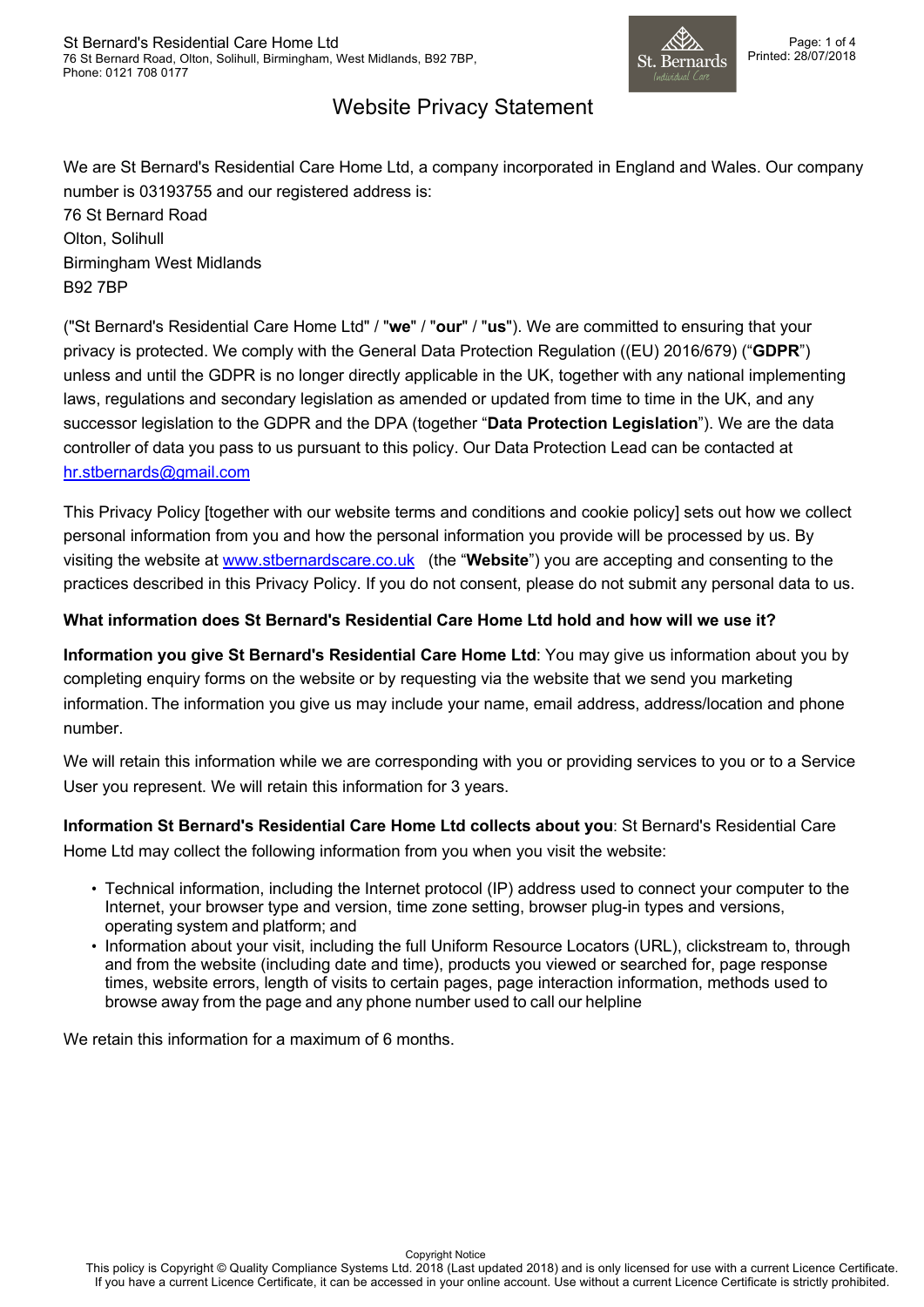

# Website Privacy Statement

#### **Cookies**

The Website uses cookies to distinguish you from other users of the website. For detailed information on the cookies we use and the purposes for which we use them, please see our cookie policy *[insert hyperlink to cookie policy]*.

#### **Use Made of the Information**

St Bernard's Residential Care Home Ltd may use the information we receive and/or collect about you to:

- Fulfil our obligations under any contract we have entered into with you or with a Service User you represent, and to provide you or the relevant Service User with information or services you or the Service User has requested
- Send you newsletters and marketing information if you have consented to us doing so
- Monitor website usage and provide statistics to third parties for the purposes of improving and developing the website and the services we provide via the website

St Bernard's Residential Care Home Ltd processes personal information for certain legitimate business purposes, which include some or all the following:

- Where the processing enables St Bernard's Residential Care Home Ltd to enhance, modify, personalise or otherwise improve the website, its services orcommunications
- To identify and prevent fraud
- To enhance the security of St Bernard's Residential Care Home Ltd's network and information systems
- To better understand how people interact with St Bernard's Residential Care Home Ltd's websites
- To administer the website and carry out data analysis, troubleshooting and testing; and
- To determine the effectiveness of promotional campaigns andadvertising

If we obtain consent from you to do so, we may provide your personal details to third parties so that they can contact you directly in respect of services in which you may be interested.

Where we are processing personal data we have obtained via the website on the basis of having obtained consent from you, you have the right to withdraw your consent to the processing of your personal data at any time. If you would like to withdraw your consent or prefer not to receive any of the above-mentioned information (or if you only want to receive certain information from us) please let us know by contacting us via the following webpage www.stbernardscare.co.uk . Please bear in mind that if you object, this may affect our ability to carry out the tasks above for your benefit.

If you wish to have your information removed from our database or if you do not want us to contact you for marketing purposes, please let us know by clicking the "Unsubscribe" option in any email we send to you and providing the details requested or by contacting us via the following webpage www.stbernardscare.co.uk and we will take steps to ensure that this information is deleted as soon as reasonably practicable.



Copyright Notice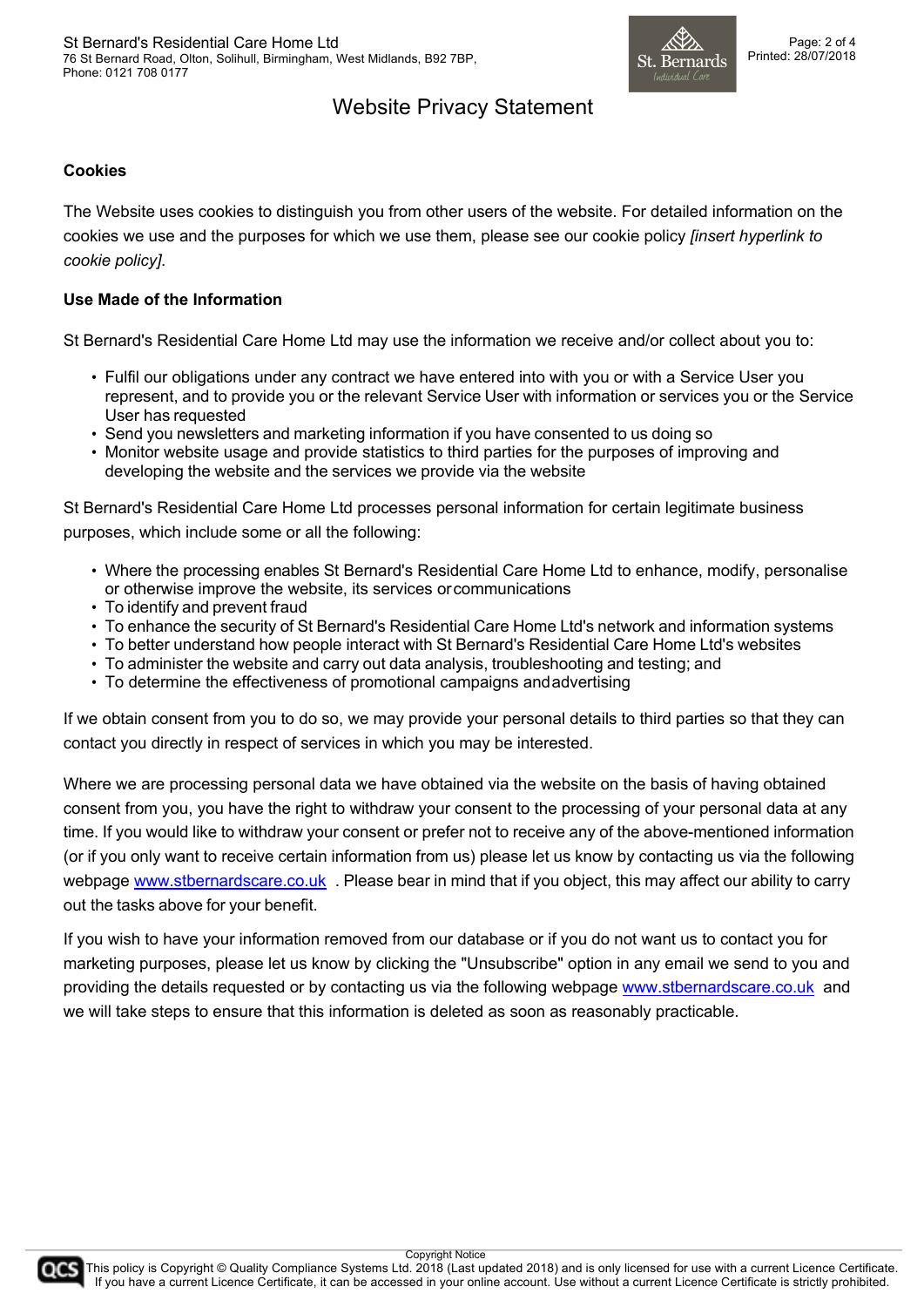# Cookies Example Policy Statement

We will not share, sell or distribute any of the information you provide to us (other than as set out in thispolicy) without your prior consent, unless required to do so by law.

#### **Third Party Sites**

Our website may contain links to third party websites, including websites via which you are able to purchase products and services. They are provided for your convenience only and we do not check, endorse, approve or agree with such third-party websites nor the products and/or services offered and sold on them. We have no responsibility for the content, product and/or services of the linked websites. Please ensure that you review all terms and conditions of website use and the Privacy Policy of any such third-party websites before use and before you submit any personal data to those websites.

#### **How Safe is your Information?**

Where we have given you (or where you have chosen) a password which enables you to access certain parts of the website, you are responsible for keeping this password confidential. We ask you not to share a password with anyone.

Protecting your security and privacy is important to us and we make every effort to secure your information and maintain your confidentiality in accordance with the terms of the Data Protection Legislation. The website is protected by various levels of security technology, which are designed to protect your information from any unauthorised or unlawful access, processing, accidental loss, destruction and damage.

We will do our best to protect your personal data but the transmission of information via the Internet is not completely secure. Any such transmission is therefore at your own risk.

#### **Disclosure of your Information**

We may share your personal information with any member of our group, which means our subsidiaries, our ultimate holding company and its subsidiaries, as defined in section 1159 of the Companies Act 2006. We may share your information with selected third parties including:

• Business partners, suppliers and sub-contractors for the performance of any contract we enter withthem or you

Please note we may need to disclose your personal information where we:

- Sell any or all our business or assets or we buy another business or assets in which case we may disclose your personal data to the prospective buyer or seller
- Are under a legal duty to comply with any legal obligation or to enforce or apply our terms and conditions; or
- Need to disclose it to protect our rights, property or the safety of our customers or others, including the exchange of information with other companies, organisations and/or governmental bodies for the

purposes of fraud protection and credit risk reduction